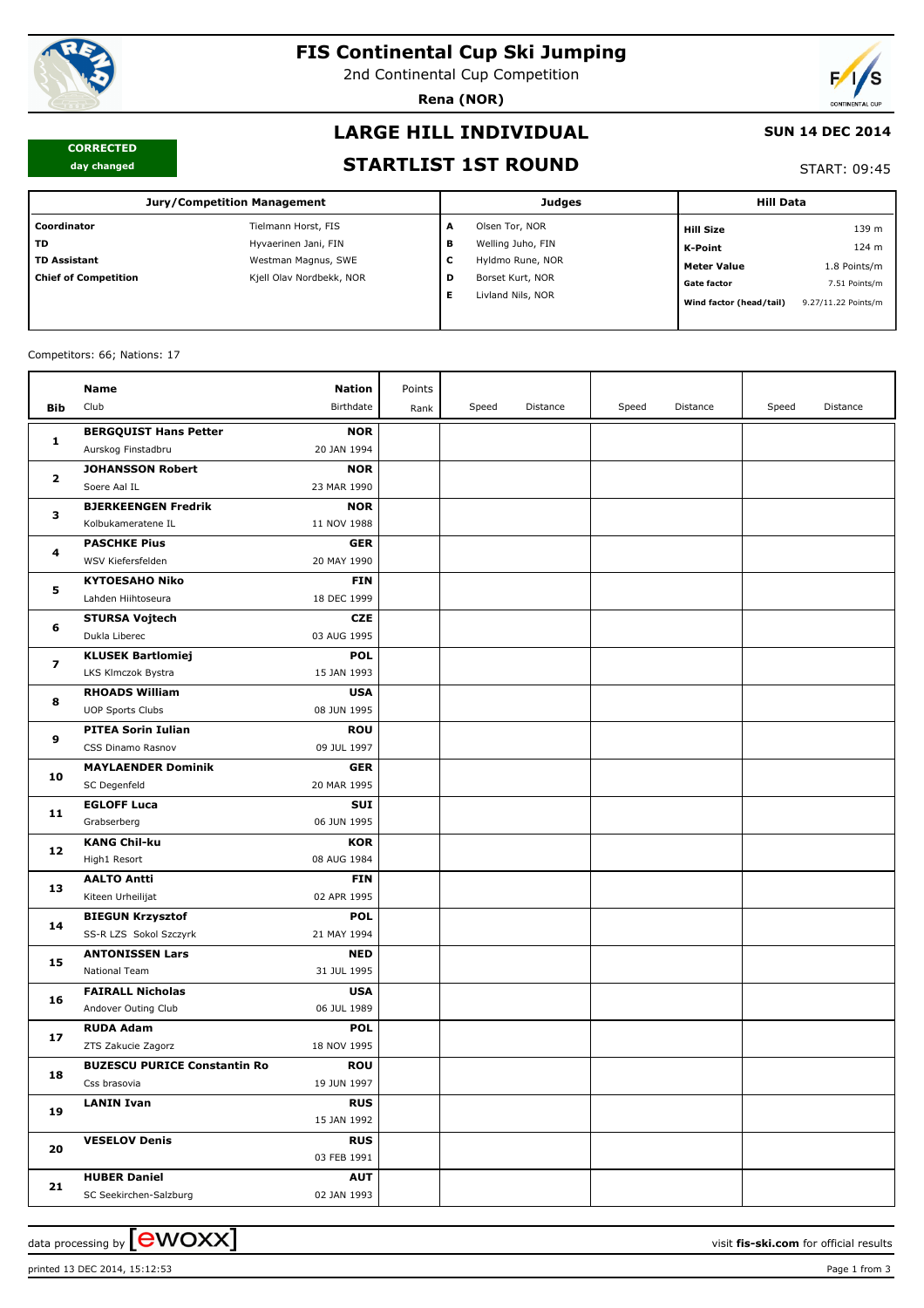

# **FIS Continental Cup Ski Jumping**

2nd Continental Cup Competition

**Rena (NOR)**



## **LARGE HILL INDIVIDUAL**

#### **SUN 14 DEC 2014**

**CORRECTED day changed**

## **STARTLIST 1ST ROUND**

 $START: 09.45$ 

|     |                                                                            |                       |       |          |       |          |       | .        |
|-----|----------------------------------------------------------------------------|-----------------------|-------|----------|-------|----------|-------|----------|
|     | Name<br><b>Nation</b>                                                      | Points                |       |          |       |          |       |          |
| Bib | Club<br>Birthdate                                                          | Rank                  | Speed | Distance | Speed | Distance | Speed | Distance |
| 22  | <b>AALST VAN DER Oldrik</b><br><b>NED</b>                                  |                       |       |          |       |          |       |          |
|     | National Team<br>01 DEC 1995                                               |                       |       |          |       |          |       |          |
|     | <b>WINTER Paul</b><br><b>GER</b>                                           |                       |       |          |       |          |       |          |
| 23  | SC Willingen<br>05 OCT 1997                                                |                       |       |          |       |          |       |          |
|     | <b>TUR</b><br><b>KARTA Samet</b>                                           |                       |       |          |       |          |       |          |
| 24  | 09 SEP 1993                                                                |                       |       |          |       |          |       |          |
| 25  | <b>WIT DE Ruben</b><br><b>NED</b>                                          |                       |       |          |       |          |       |          |
|     | National team<br>02 FEB 1995                                               |                       |       |          |       |          |       |          |
| 26  | <b>FRA</b><br><b>BRASME Paul</b>                                           |                       |       |          |       |          |       |          |
|     | <b>U.S VENTRON</b><br>03 AUG 1997                                          |                       |       |          |       |          |       |          |
| 27  | <b>ALAMOMMO Andreas</b><br><b>FIN</b>                                      |                       |       |          |       |          |       |          |
|     | 23 DEC 1998<br>Ounasvaaran Hiihtoseura                                     |                       |       |          |       |          |       |          |
| 28  | <b>ROU</b><br><b>TOROK Eduard</b>                                          |                       |       |          |       |          |       |          |
|     | CSS Dinamo Rasnov<br>02 MAY 1997                                           |                       |       |          |       |          |       |          |
| 29  | <b>USA</b><br><b>BICKNER Kevin</b>                                         |                       |       |          |       |          |       |          |
|     | Norge Ski Club<br>23 SEP 1996                                              |                       |       |          |       |          |       |          |
| 30  | <b>CHERVYAKOV Georgiy</b><br><b>RUS</b>                                    |                       |       |          |       |          |       |          |
|     | Perm, Center for Sports Traini<br>15 FEB 1990                              |                       |       |          |       |          |       |          |
| 31  | <b>ZOGRAFSKI Vladimir</b><br><b>BUL</b>                                    |                       |       |          |       |          |       |          |
|     | <b>NSA</b><br>14 JUL 1993                                                  |                       |       |          |       |          |       |          |
| 32  | <b>NORDIN Carl</b><br><b>SWE</b>                                           |                       |       |          |       |          |       |          |
|     | IF Friska Viljor<br>23 DEC 1989                                            |                       |       |          |       |          |       |          |
| 33  | <b>KIM Hyun-ki</b><br><b>KOR</b>                                           |                       |       |          |       |          |       |          |
|     | High1 Resort<br>09 FEB 1983                                                |                       |       |          |       |          |       |          |
| 34  | <b>SWE</b><br><b>SANDELL Jonas</b>                                         |                       |       |          |       |          |       |          |
|     | Friska Viljor<br>12 FEB 1995                                               |                       |       |          |       |          |       |          |
| 35  | <b>INNGJERDINGEN Christian</b><br><b>SWE</b>                               |                       |       |          |       |          |       |          |
|     | Holmens If<br>19 DEC 1996                                                  |                       |       |          |       |          |       |          |
| 36  | <b>SINKOVEC Jure</b><br><b>SLO</b>                                         |                       |       |          |       |          |       |          |
|     | SSK SAM Ihan<br>03 JUL 1985                                                |                       |       |          |       |          |       |          |
| 37  | <b>POL</b><br><b>MIETUS Krzysztof</b>                                      | $\mathbf{1}$          |       |          |       |          |       |          |
|     | AZS Zakopane<br>08 MAR 1991                                                | 30.                   |       |          |       |          |       |          |
| 38  | <b>HVALA Jaka</b><br><b>SLO</b><br>Ssk Ponikve<br>15 JUL 1993              | $\overline{2}$<br>29. |       |          |       |          |       |          |
|     |                                                                            |                       |       |          |       |          |       |          |
| 39  | <b>JACOBSEN Anders</b><br><b>NOR</b><br>Ringkollen Skiklubb<br>17 FEB 1985 | 3<br>28.              |       |          |       |          |       |          |
|     | <b>MAYER Nicolas</b><br><b>FRA</b>                                         | $\overline{4}$        |       |          |       |          |       |          |
| 40  | 06 OCT 1990<br>Courchevel                                                  | 27.                   |       |          |       |          |       |          |
|     | <b>ELVERUM SORSELL Kim Rene</b><br><b>NOR</b>                              | 5                     |       |          |       |          |       |          |
| 41  | 06 OCT 1988<br>Ullensaker Skiklubb                                         | 26.                   |       |          |       |          |       |          |
|     | <b>SCHIFFNER Markus</b><br><b>AUT</b>                                      | 6                     |       |          |       |          |       |          |
| 42  | UVB Hinzenbach-Oberoesterreich<br>05 JUN 1992                              | 25.                   |       |          |       |          |       |          |
|     | <b>INGVALDSEN Ole Marius</b><br><b>NOR</b>                                 | $\overline{7}$        |       |          |       |          |       |          |
| 43  | 02 OCT 1985<br>Steinkjer Skiklubb                                          | 24.                   |       |          |       |          |       |          |
|     | <b>HALVORSEN Espen Enger</b><br><b>NOR</b>                                 | 8                     |       |          |       |          |       |          |
| 44  | Eidsvold Vaerk Skiklubb<br>10 MAY 1990                                     | 23.                   |       |          |       |          |       |          |
|     | <b>DESCHWANDEN Gregor</b><br>SUI                                           | 9                     |       |          |       |          |       |          |
| 45  | Horw<br>27 FEB 1991                                                        | 22.                   |       |          |       |          |       |          |
|     | <b>POGRAJC Andraz</b><br><b>SLO</b>                                        | 11                    |       |          |       |          |       |          |
| 46  | SSK Costella Ilirija<br>26 SEP 1991                                        | 20.                   |       |          |       |          |       |          |
|     | CZE<br><b>CIKL Martin</b>                                                  | 11                    |       |          |       |          |       |          |
| 47  | Dukla Liberec<br>17 AUG 1987                                               | 20.                   |       |          |       |          |       |          |

printed 13 DEC 2014, 15:12:53 Page 2 from 3

data processing by **CWOXX** and  $\overline{C}$  and  $\overline{C}$  and  $\overline{C}$  and  $\overline{C}$  and  $\overline{C}$  and  $\overline{C}$  and  $\overline{C}$  and  $\overline{C}$  and  $\overline{C}$  and  $\overline{C}$  and  $\overline{C}$  and  $\overline{C}$  and  $\overline{C}$  and  $\overline{C}$  and  $\overline{C}$